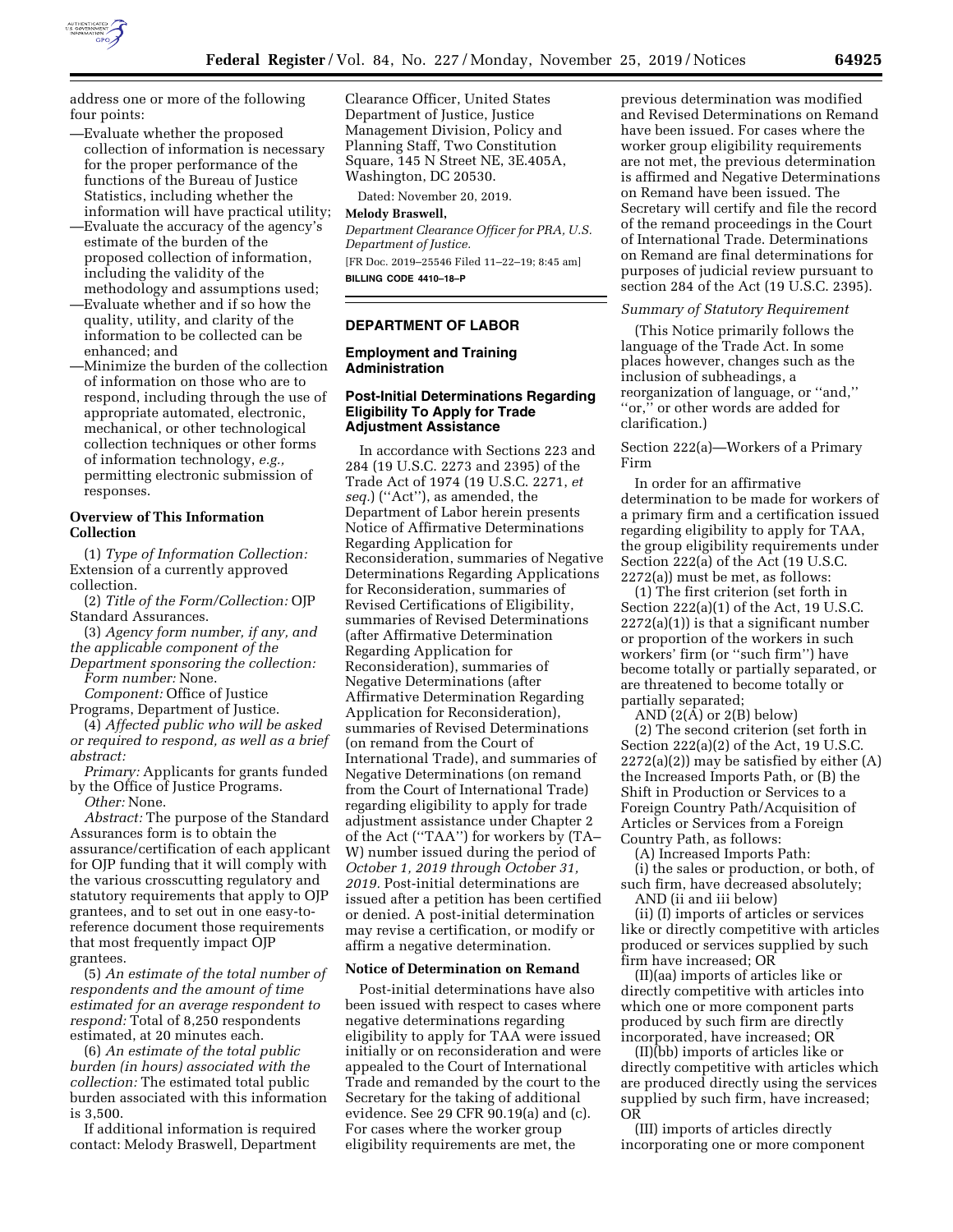parts produced outside the United States that are like or directly competitive with imports of articles incorporating one or more component parts produced by such firm have increased;

AND

(iii) the increase in imports described in clause (ii) contributed importantly to such workers' separation or threat of separation and to the decline in the sales or production of such firm; OR

(B) Shift in Production or Services to a Foreign Country Path OR Acquisition of Articles or Services from a Foreign Country Path:

(i)(I) there has been a shift by such workers' firm to a foreign country in the production of articles or the supply of services like or directly competitive with articles which are produced or services which are supplied by such firm; OR

(II) such workers' firm has acquired from a foreign country articles or services that are like or directly competitive with articles which are produced or services which are supplied by such firm;

AND

(ii) the shift described in clause (i)(I) or the acquisition of articles or services described in clause (i)(II) contributed importantly to such workers' separation or threat of separation.

#### Section 222(b)—Adversely Affected Secondary Workers

In order for an affirmative determination to be made for adversely affected secondary workers of a firm and a certification issued regarding eligibility to apply for TAA, the group eligibility requirements of Section 222(b) of the Act (19 U.S.C. 2272(b)) must be met, as follows:

(1) a significant number or proportion of the workers in the workers' firm or an appropriate subdivision of the firm have become totally or partially

separated, or are threatened to become totally or partially separated; AND

(2) the workers' firm is a supplier or downstream producer to a firm that employed a group of workers who received a certification of eligibility under Section 222(a) of the Act (19 U.S.C. 2272(a)), and such supply or production is related to the article or service that was the basis for such certification (as defined in subsection 222(c)(3) and (4) of the Act (19 U.S.C.  $2272(c)(3)$  and  $(4)$ );

AND (3) either—

(A) the workers' firm is a supplier and the component parts it supplied to the firm described in paragraph (2) accounted for at least 20 percent of the production or sales of the workers' firm; OR

(B) a loss of business by the workers' firm with the firm described in paragraph (2) contributed importantly to the workers' separation or threat of separation determined under paragraph (1).

Section 222(e)—Firms Identified by the International Trade Commission

In order for an affirmative determination to be made for adversely affected workers in firms identified by the International Trade Commission and a certification issued regarding eligibility to apply for TAA, the group eligibility requirements of Section 222(e) of the Act (19 U.S.C. 2272(e))must be met, by following criteria (1), (2), and (3) as follows:

(1) the workers' firm is publicly identified by name by the International Trade Commission as a member of a domestic industry in an investigation resulting in—

(A) an affirmative determination of serious injury or threat thereof under section 202(b)(1) of the Act (19 U.S.C. 2252(b)(1)); OR

(B) an affirmative determination of market disruption or threat thereof under section 421(b)(1)of the Act (19 U.S.C. 2436(b)(1)); OR

(C) an affirmative final determination of material injury or threat thereof under section  $705(b)(1)(A)$  or  $735(b)(1)(A)$  of the Tariff Act of 1930 (19 U.S.C. 1671d(b)(1)(A) and 1673d(b)(1)(A));

AND

(2) the petition is filed during the 1 year period beginning on the date on which—

(A) a summary of the report submitted to the President by the International Trade Commission under section 202(f)(1) of the Trade Act (19 U.S.C.  $2252(f)(1)$ ) with respect to the affirmative determination described in paragraph (1)(A) is published in the **Federal Register** under section 202(f)(3) (19 U.S.C. 2252(f)(3)); OR

(B) notice of an affirmative determination described in subparagraph (B) or (C) of paragraph (1) is published in the **Federal Register**;

AND

(3) the workers have become totally or partially separated from the workers' firm within—

(A) the 1-year period described in paragraph (2); OR

(B) notwithstanding section 223(b) of the Act (19 U.S.C. 2273(b)), the 1-year period preceding the 1-year period described in paragraph (2).

## *Revised Certifications of Eligibility*

The following revised certifications of eligibility to apply for TAA have been issued. The date following the company name and location of each determination references the impact date for all workers of such determination, and the reason(s) for the determination.

The following revisions have been issued.

| TA–W No.   | Subiect firm    | Location   | Impact<br>date | Reason(s)                         |
|------------|-----------------|------------|----------------|-----------------------------------|
| 95.056<br> | Workforce Logiq | Dallas, TX | 8/7/2018       | <b>Worker Group Clarification</b> |

## *Negative Determinations on Reconsideration (After Affirmative Determination Regarding Application for Reconsideration)*

In the following cases, negative determinations on reconsideration have been issued because the eligibility

criteria for TAA have not been met for the reason(s) specified.

The investigation revealed that the criteria under Trade Act section 222(a)(2)(A) (increased imports), (a)(2)(B) (shift in production or services to a foreign country or acquisition of articles or services from a foreign

country), (b)(2) (supplier to a firm whose workers are certified eligible to apply for TAA or downstream producer to a firm whose workers are certified eligible to apply for TAA), and (e) (International Trade Commission) have not been met.